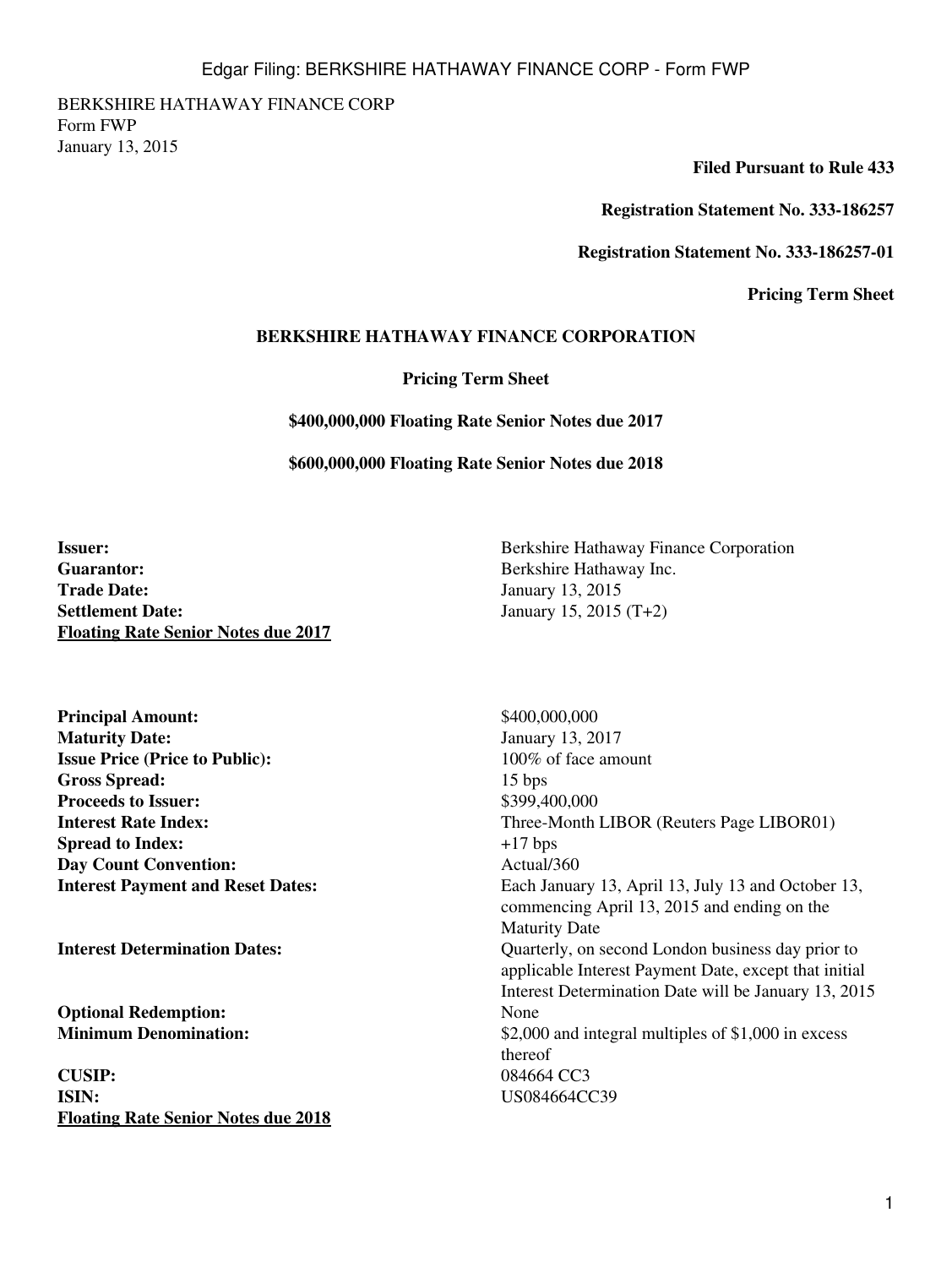## Edgar Filing: BERKSHIRE HATHAWAY FINANCE CORP - Form FWP

**Principal Amount:** \$600,000,000 **Maturity Date:** January 12, 2018 **Issue Price (Price to Public):** 100% of face amount **Gross Spread:** 20 bps **Proceeds to Issuer:**  $$598,800,000$ **Spread to Index:**  $+30 \text{ bps}$ <br> **Day Count Convention:**  $\text{Actual}/360$ **Day Count Convention:** 

**Optional Redemption:** None

**Interest Rate Index:** Three-Month LIBOR (Reuters Page LIBOR01) **Interest Payment and Reset Dates:** Each January 12, April 12, July 12 and October 12, commencing April 12, 2015 and ending on the Maturity Date **Interest Determination Dates:** Quarterly, on second London business day prior to applicable Interest Payment Date, except that initial Interest Determination Date will be January 13, 2015 **Minimum Denomination:**  $$2,000$  and integral multiples of \$1,000 in excess thereof **CUSIP:** 084664 CD1 **ISIN:** US084664CD12